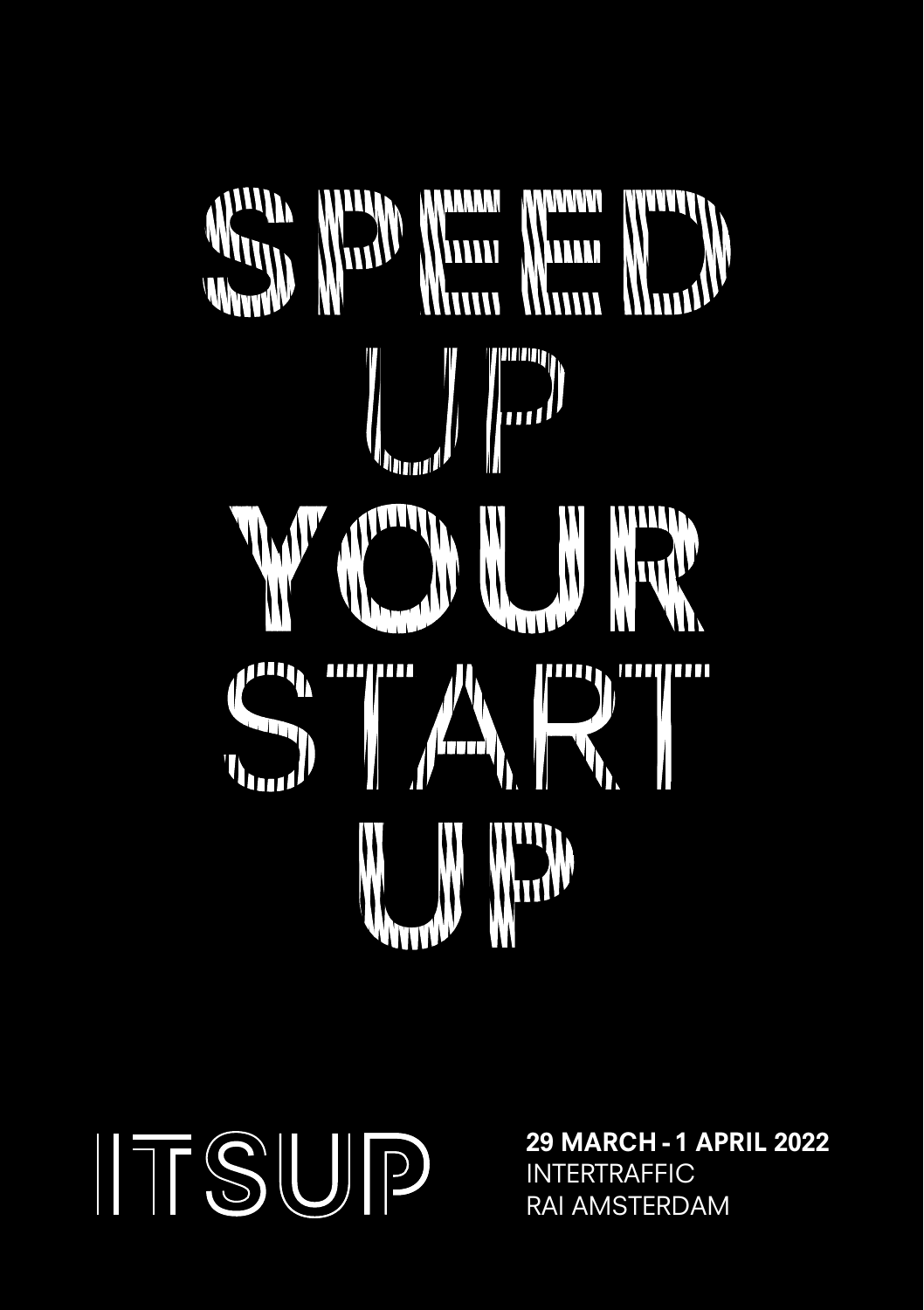THE IDEAL PLATFORM FOR SMART MOBILITY STARTUPS

## $||\bigcap \mathsf{S}'|| \bigcup |P$

Are you a startup in the field of smart mobility? Do you want to get in contact with business leaders, stakeholders, potential partners and investors?

Then the  $\mathbb{ITSUP}$  event during Intertraffic 2022 in Amsterdam is the ideal platform for you!

From 29 March to 1 April 2022 you can present your smart solution to 30,000+ industry professionals from all around the globe.

 $\parallel$ TSUP will be staged at RAI Amsterdam, The Netherlands.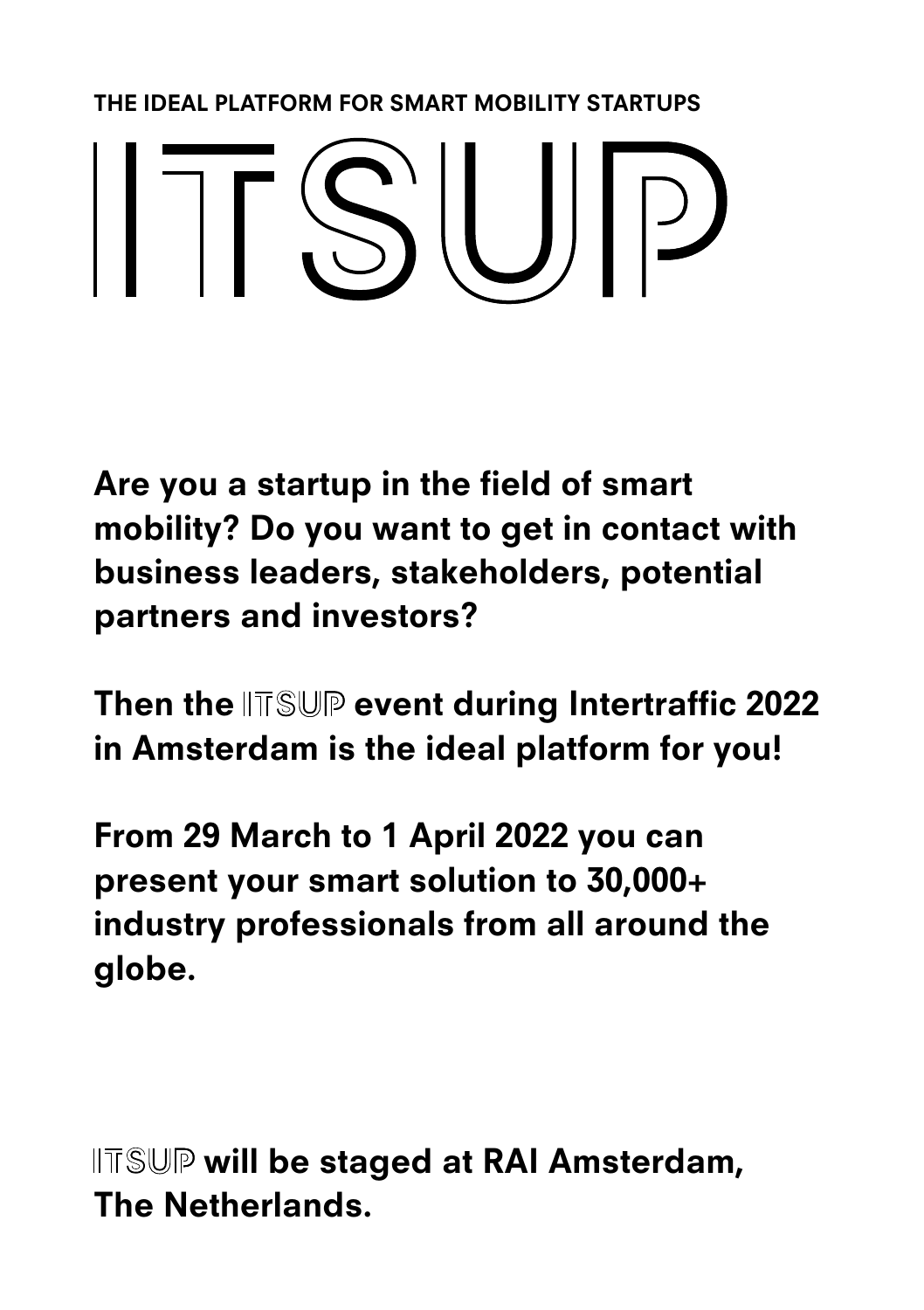Startups are significant contributors to the innovative strength of the traffic technology and smart mobility scene. Commercial businesses, cities and government authorities are keen to cooperate with these young visionaries. To facilitate a flying start for potential game changers, Intertraffic created IITSUP, a platform for startups to pitch innovative solutions and connect with investors and corporate partners.

Under the wings of Intertraffic,  $\|\overline{\mathbb{T}}\mathbb{S}\mathbb{U}\mathbb{P}$  gives promising startups unrivalled exposure to an international audience of traffic technology professionals. So let's accelerate connections for today's and tomorrow's mobility challenges!

Intertraffic, the largest and most comprehensive event for the traffic technology and smart mobility industry, connects professionals from around the world. With a global event portfolio and a far stretching international reach, Intertraffic provides the ideal stepping stone for startups. During the 2018 launch edition of IITSUP, 50 carefully selected startups grabbed the chance to step in the limelight.

## INTERTRAFFIC IN NUMBERS



(Figures Intertraffic 2018 - Amsterdam )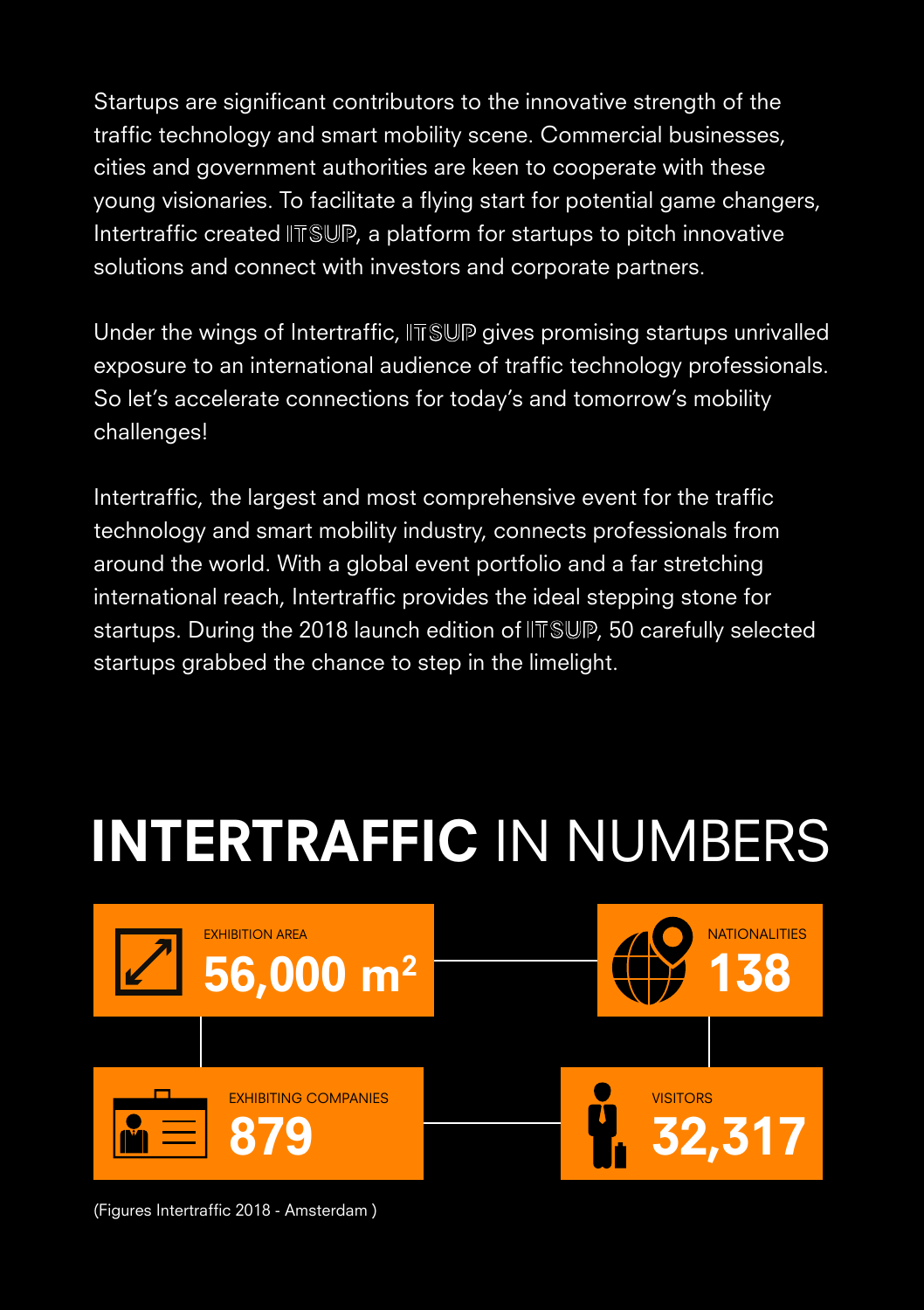IITSUP takes place in a dedicated hall during Intertraffic 2022 in Amsterdam. Each startup will have its own exhibit area and open stages facilitate pitches and presentations. The ITSUP hospitality lounge is home to networking and matchmaking activities.

STARTUPS IN THE FOLLOWING FIELDS ARE CALLED TO APPLY - mobility services

- traffic technology
- telecom
- automotive
- 
- security services
- **ICT**

## STARTUP QUALIFICATION CRITERIA

- solid business plan
- innovative intelligent solution
- globally applicable
- hyper-scalable
- high feasibility factor
- less than 5 years in business

Startups only pay a nominal participation fee of  $\epsilon$  495. Remaining costs are covered by sponsors, partners and Intertraffic.

Email intertraffic@rai.nl or call Rogier Peijster on M +31.6.31 78 47 82 or T +31.20.549 12 12.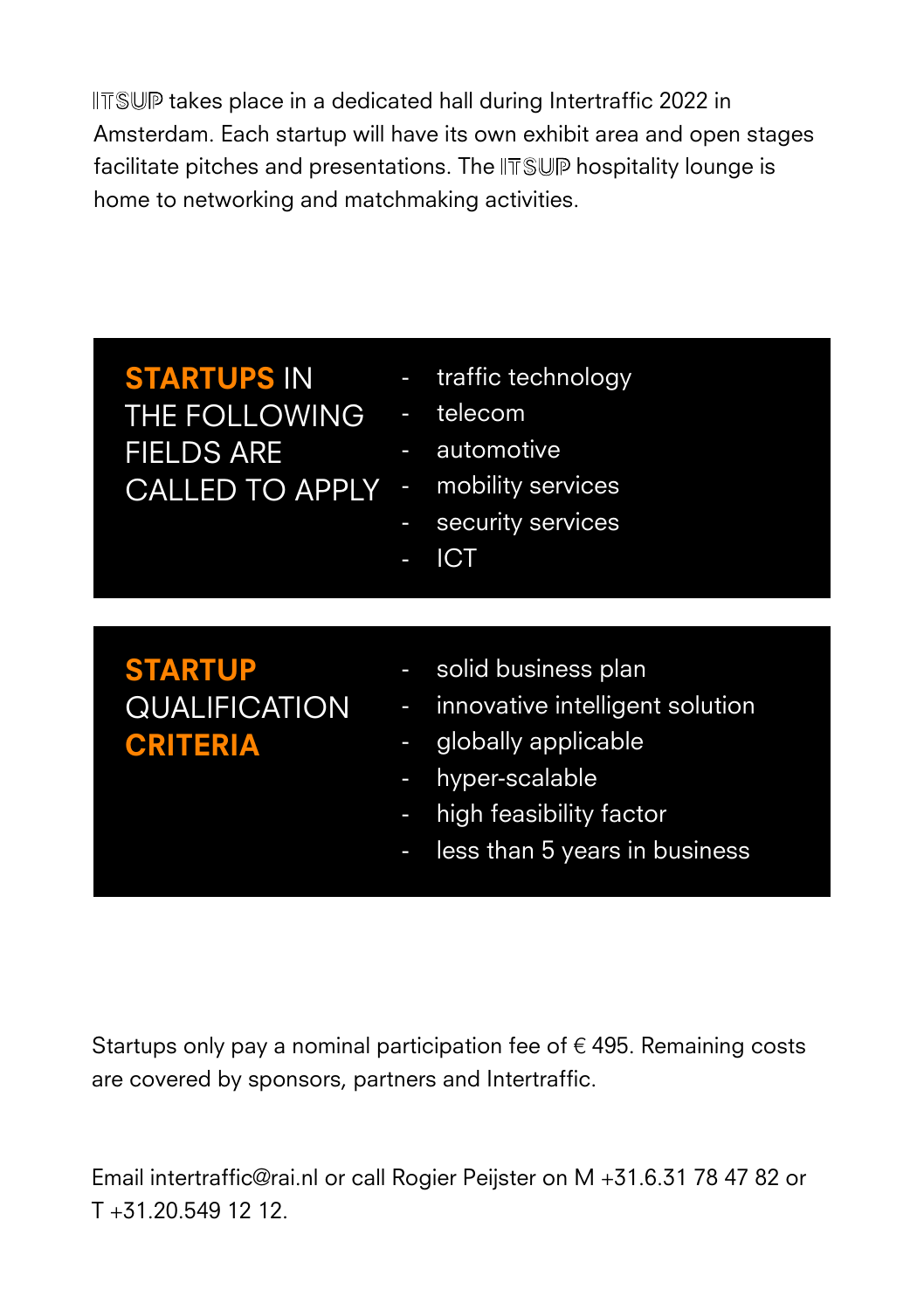## $\Pi$ TSUP FOR YOU? STARTUP MATCHES

CHECK THESE **QUESTIONS** TO SEE IF YOUR<br>STARTUP MATCHES